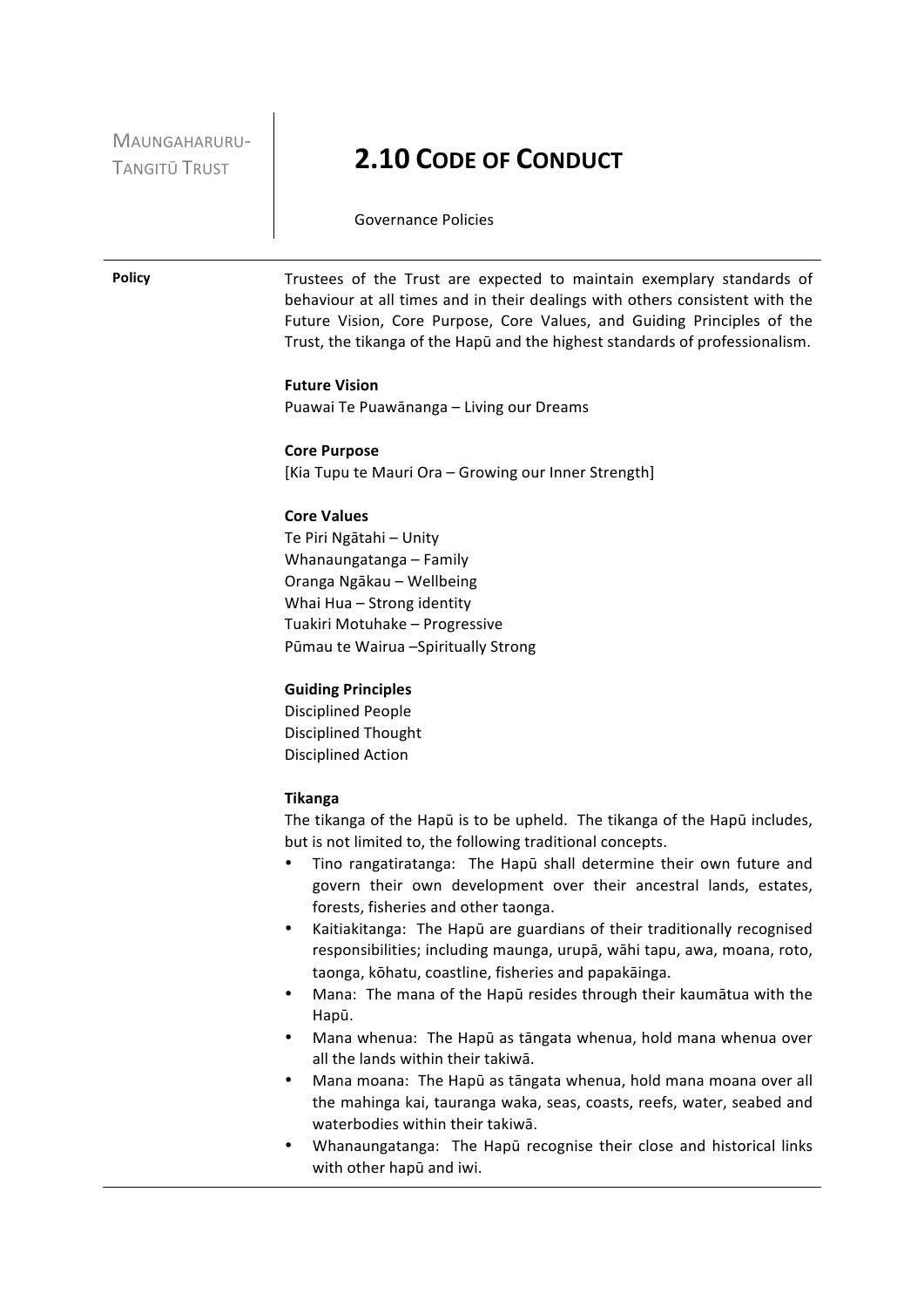# **Professionalism**

The Trustees will conduct all the affairs of the Trust in a professional manner.

| <b>Applies to</b>  | Board of Trustees.                                                                                                                                                                                                                                                                                                                                                                                                                                                                                                                          |  |
|--------------------|---------------------------------------------------------------------------------------------------------------------------------------------------------------------------------------------------------------------------------------------------------------------------------------------------------------------------------------------------------------------------------------------------------------------------------------------------------------------------------------------------------------------------------------------|--|
| <b>Definitions</b> | Nil.                                                                                                                                                                                                                                                                                                                                                                                                                                                                                                                                        |  |
| Procedure          | <b>Expectations of Trustees</b><br>Trustees are expected to:<br>Ensure personal interests or activities do not interfere with, or appear<br>to interfere with their obligations to the Trust by disclosing any actual,<br>perceived or potential conflicts of interest before or when they occur;<br>Perform their duties honestly, diligently, faithfully and efficiently,<br>$\bullet$<br>respecting the rights and feelings of others; and<br>Maintain a safe, healthy, presentable and comfortable<br>$\bullet$<br>work<br>environment. |  |
|                    | <b>Prohibited activities</b><br>Trustees must not:<br>Act beyond the limits of the law, the Trust Deed or these policies;<br>$\bullet$<br>Bring the Trust or the Hapū into disrepute;<br>$\bullet$<br>Act deceitfully, carelessly, recklessly or without reasonable attention<br>$\bullet$<br>causing harm or loss; or<br>Publicly demean, criticise or complain about any employee or Trustee<br>$\bullet$<br>of the Trust or its Hapū members.                                                                                            |  |
|                    | One voice<br>All Trustees must act as one entity. Once a matter has been resolved at a<br>Board meeting, that resolution determines the Trust's position on that<br>matter unless or until the position is changed by a subsequent resolution of<br>the Trustees. All Trustees must respect and act in accordance with the<br>formal Trust position on any given matter.<br><b>Board meetings</b>                                                                                                                                           |  |
|                    | Trustees must consistently attend Board meetings and devote sufficient<br>time to make and keep themselves familiar with the affairs of the Trust and<br>carry out their respective roles diligently.                                                                                                                                                                                                                                                                                                                                       |  |

# **Communications by Trustees**

Trustees shall not make improper or derogatory allegations and shall refrain from any form of conduct which may cause unwarranted offence or embarrassment.

# **Confidentiality**

Trustees must observe the confidentiality of all non-public information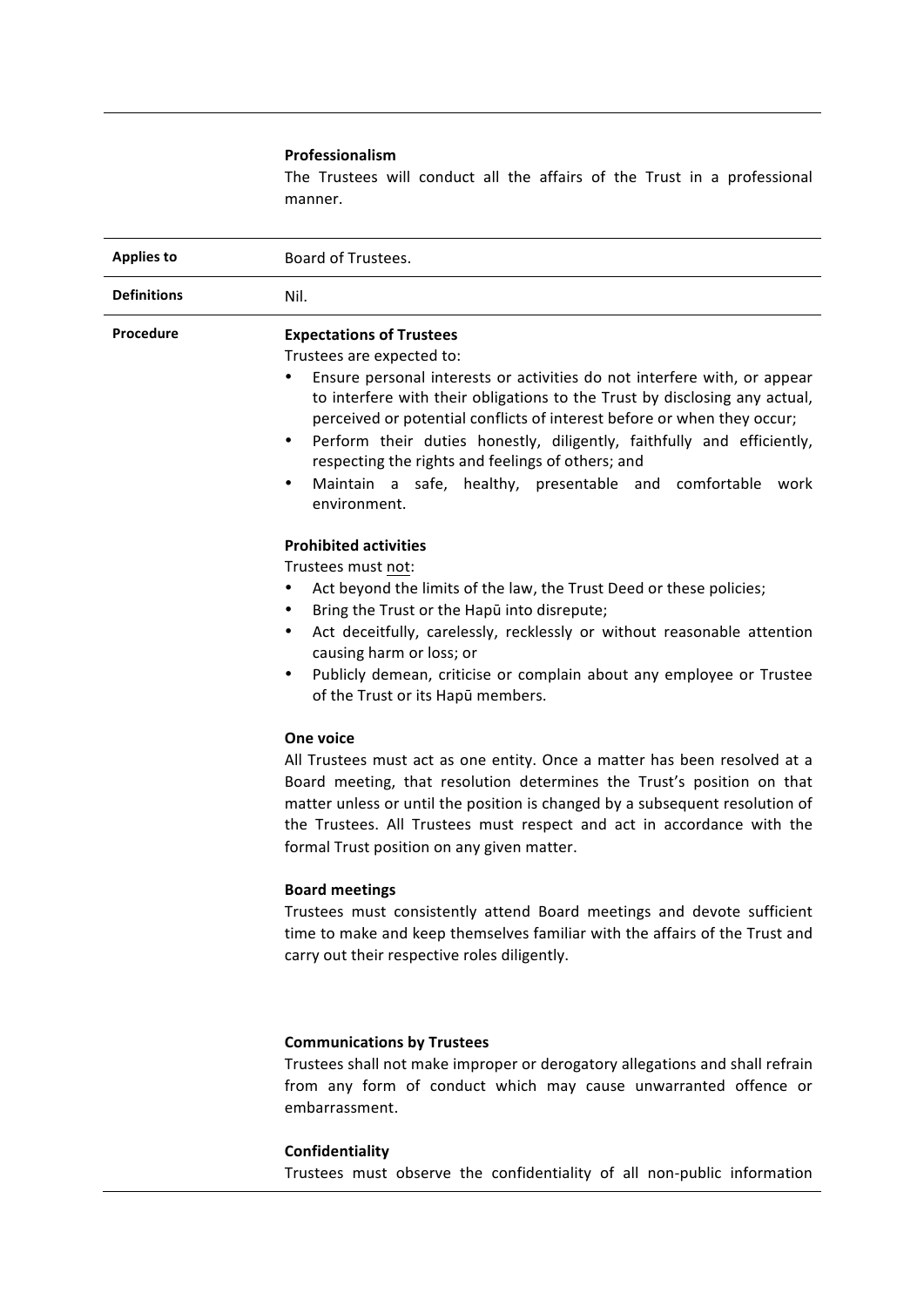disclosed to them as Trustees and must not disclose such information to any other person (including their whānau) without the authority of the Chairperson. 

# **Breach of confidentiality**

If the Trustees believe another Trustee has breached their obligation of confidentiality, the Trustee concerned shall be immediately censured until the next Board meeting, at which the Trustees, excluding the Trustee concerned, shall determine, by majority, whether the Trustee in question shall be:

- further censured; or
- suspended or removed as a Trustee in accordance with Clause 6 (Removal of Trustee) of Schedule 3 (Elections of Trustees) of the Trust Deed.

# **Trustees to resolve breaches**

Where a Trustee has breached this Code of Conduct or any other obligation of the Trustee, the Trustees will consider what action to take in response to that breach. The action the Trustees may take will depend on the nature of the breach and the extent to which it impacts on the affairs of the Trust and the Hapū.

Unless disputed by the Trustee concerned, the Trustees' decision in respect of the breach shall be binding on that Trustee.

Without limitation, the action to be taken may include the removal or suspension of the Trustee concerned in accordance with Clause 6 (Removal of Trustee) of Schedule 3 (Elections of Trustees) of the Trust Deed.

# **Disputed breach**

If any breach of the Code of Conduct or other obligation is disputed by a Trustee, such matter shall be resolved in accordance with the disputes procedure in Clause 19 (Dispute resolution process) of the Trust Deed. In the interim, pending such resolution, the Trustees may take whatever action is necessary or desirable in relation to the alleged breach, including censure of the Trustee concerned.

| <b>References</b>   | Trust Deed:      | Clauses 2 (Code of Conduct) & 19 (Dispute resolution<br>process);<br>Clause 2.1 (Code of Conduct) of Schedule 2 (Proceedings of<br>Trustees);<br>Clauses 4.5 (Consent of nominee) & 6 (Removal of Trustee)<br>of Schedule 3 (Elections of Trustees);<br>Te Puawānanga ō Maungaharuru-Tangitū: Long Term Vision & Strategic<br>Plan 2015-2019, Maungaharuru-Tangitū Trust. |
|---------------------|------------------|---------------------------------------------------------------------------------------------------------------------------------------------------------------------------------------------------------------------------------------------------------------------------------------------------------------------------------------------------------------------------|
| <b>Policy owner</b> | General Manager. |                                                                                                                                                                                                                                                                                                                                                                           |